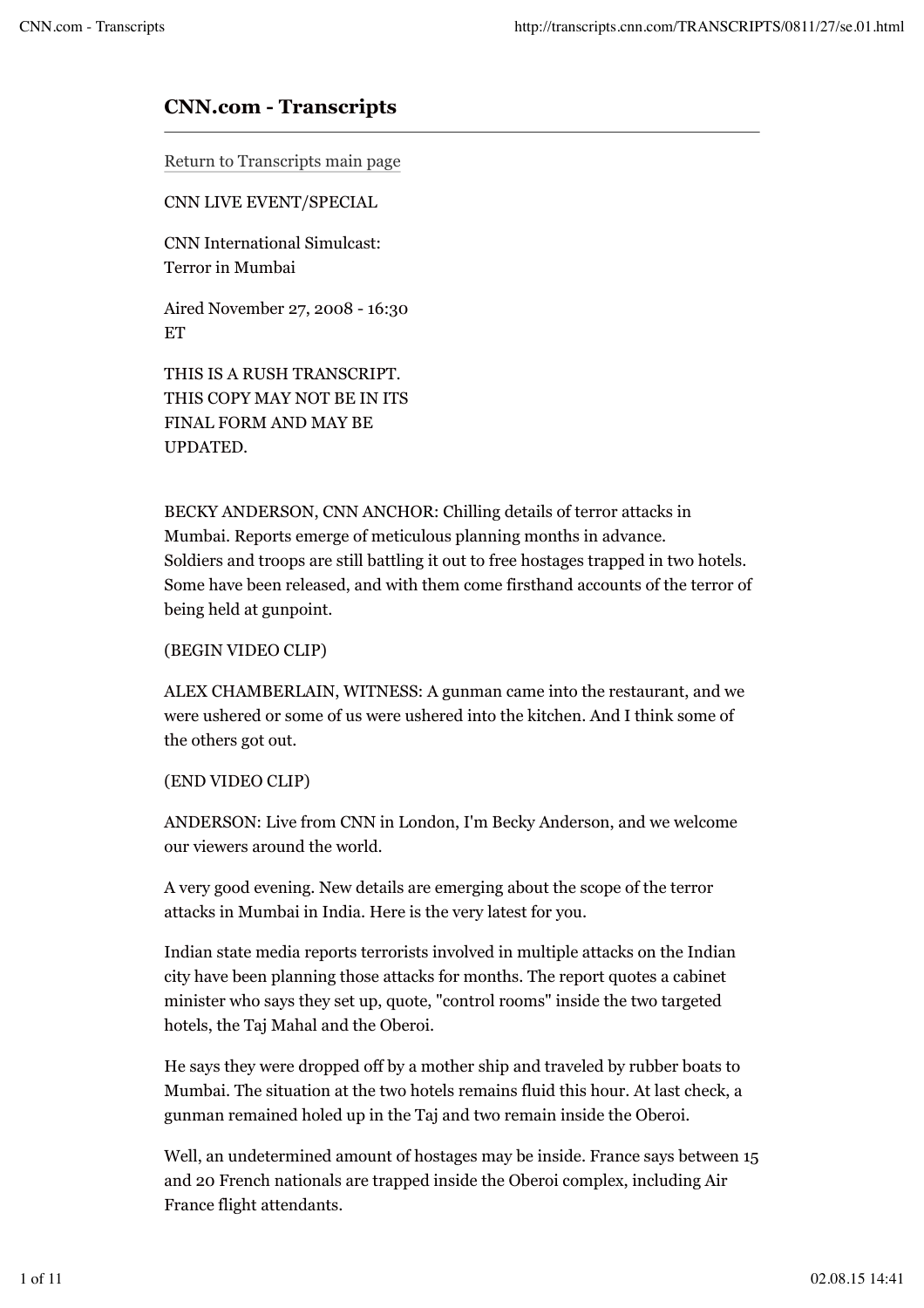Well, several gunmen and undetermined number of hostages also remain inside a Jewish center. Our sister network, CNN-IBN reported a loud explosion there within the last hour.

Well, the death toll is now 125, with more than 300 wounded. 9 suspects are in custody. India's prime minister says he believes the terrorists are from another country, but won't reveal where right now. He is vowing to bring the attackers to justice.

Let's get the very latest now on the situation on the ground. Sara Sidner is outside the Taj Mahal hotel, and she joins us live from there. Sara? SARA SIDNER, CNN CORRESPONDENT: Becky, basically what we've found out is that there is still a - basically a gunman inside this hotel, a terrorist who has been there for quite some time now. So he's still there.

Police are trying to figure out now what to do and whether -- what kind of action to take at this hour, but this is still very much an active scene, although it has been quite quiet for the last couple of hours.

We do understand, though, that there's still one person who police believe is wounded and is getting quite tired now as this has gone on now for more than 24 hours.

For those who are still holed up in the hotel, we understand that there are people still holed up in the hotel. We don't want to call them necessarily hostages yet, because we're not quite sure of their status, but we do know some people may be locked in their rooms.

We should say this: this seems like a night of terror that just won't end, Becky.

ANDERSON: Right. Let's hear your report at this point, shall we, Sara?

## (BEGIN VIDEOTAPE)

SIDNER (voice over): For more than 24 hours, Mumbai's business district has echoed the sound of explosions and gunfire. This is not the first time India's largest city is the target of terrorism, but it is different this time.

It began late Wednesday evening with a series of coordinated attacks on several locations across Mumbai -- a cafe popular with westerners, the main railroad station, a Jewish center and a hospital. But the terrorists' prime targets were two prestigious hotels, the Taj Mahal and Oberoi.

They singled out British and American citizens according to witnesses.

CHAMBERLAIN: So we're walking up each flight of stairs and then he stopped us after two or three flights and told everyone to put their hands up, and said, where are you from? You know? Are there any British and Americans here? Show us your IDs and all this.

SIDNER: Witnesses said the attackers were young, well armed with grenades and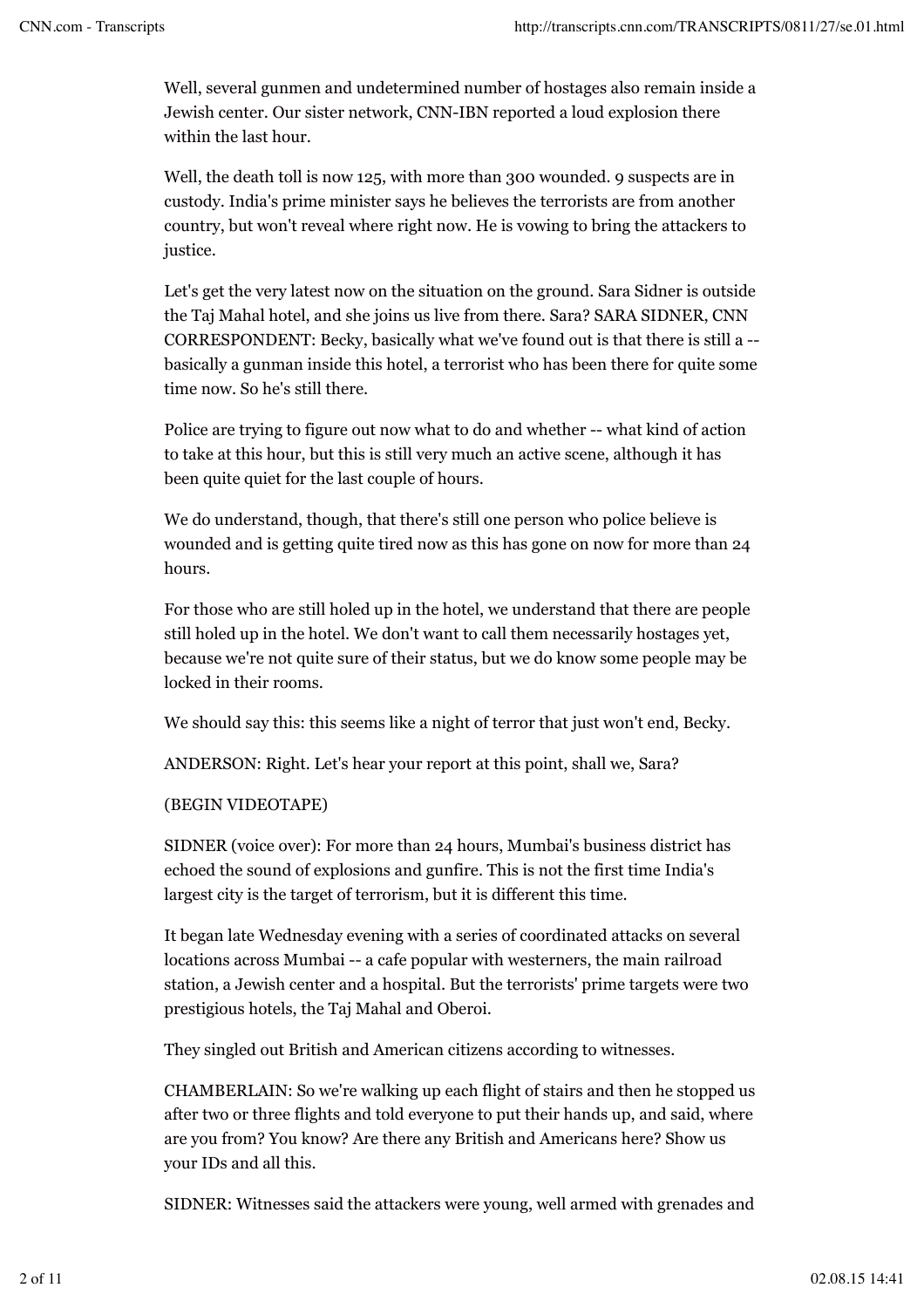automatic weapons. Hotel guests and locals dived for cover and scrambled to escape. Mumbai police were outgunned.

Throughout the night explosions and fired raged in the upper stories of the historic Taj Mahal. Hotel guests hiding in their rooms waiting for a chance to escape, trying to avoid becoming hostages.

At daybreak a fire still raged at the Taj. And throughout Thursday, Indian Special Forces tightened their cordon around the hotel. Guests at the Oberoi appeared briefly at windows in a silent plea for help. One man was fatally injured after jumping from the fifth floor of the Taj.

Eventually, Indian commandos were deployed many hours after the siege began. They advanced, floor by floor, wary of explosive booby traps. Late Thursday afternoon, several hostages or guests were seen leaving the Oberoi, many hours after the attacks began.

In this mixed city of Hindus and Muslims, feelings ran high among local people briefly forcing me off the air.

(On camera): I've got to get out of here.

(CROSSTALK)

SIDNER: Stop it!

(Voice over): Above all, there was a feeling of shock that such an audacious attack could be launched on India's commercial and banking hub.

VIJAY MALLYA, CHAIRMAN, KINGFISHER: This is India's 9/11. And, you know, as much as we never thought it could never happen to us, it has actually happened.

UNIDENTIFIED FEMALE: You know, it's really sort of surreal to see all of this happening. Not only at these two, you know, the oldest and most historic hotels in Bombay, but, you know, they are places that my friends and I went all of the time. And I jog by the Oberoi every morning.

SIDNER: Well after nightfall Thursday, as fires at the Taj were still being fought, a new blaze at the Oberoi erupted and still several of the terrorists were holding out possibly with hostages.

# (END VIDEOTAPE)

SIDNER: We are not seeing the fire at this point here at the Taj that we showed you a bit earlier, which is basically the third fire that has broken out here at the hotel. But, again, let me bring you back to the situation at hand right now here at the Taj.

We do understand that there is one terrorist, one suspected terrorist, who is still inside the hotel. And we do understand that this is still an active scene. We have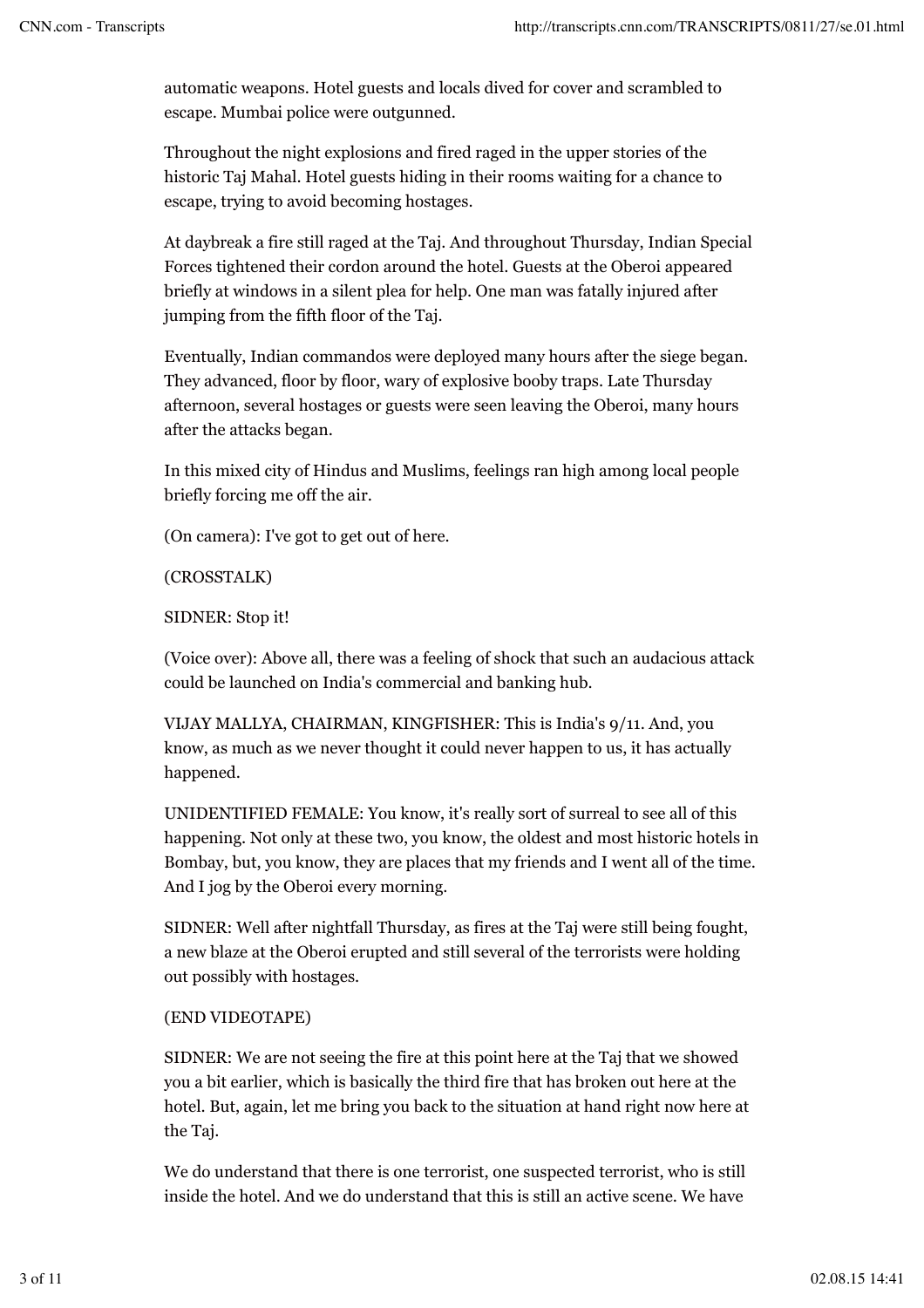not seen streams of people coming out, possible people that were inside as guests. We have not seen them streaming out.

We do see that there are army commanders who are in the lobby of the hotel, standing around in the lobby of the hotel. So, certainly still an active scene, though it has died down as the number of people standing outside and waiting to see what happens.

And there aren't as many personnel that are outside, security personnel, that seem to be outside. Not as many ambulances either, Becky.

ANDERSON: Yes. All right, Sara Sidner there outside the Taj Mahal. Extraordinary stuff.

And stick with CNN over the next few hours as the situation there unfolds.

So the terrorists struck at a number of landmarks, familiar to just about anybody who has visited Mumbai. And with such a well-known area turned into a battlefield, it is not surprising that many tourists found themselves caught up in the violence.

Here's one who recounts a tale that many visitors to Mumbai in the last 24 hours would no doubt find familiar.

## (BEGIN VIDEO CLIP)

UNIDENTIFIED FEMALE: They just kept saying, be quiet, stay calm, you know, it will be OK. But nobody actually had any information. But we could just hear it, we could hear it. We knew when the army were in because we could hear the army running through the hotel. And we, we just heard all the gunfire. And we heard all the blasts.

## (END VIDEO CLIP)

ANDERSON: An Australian film director Anthony Rose was among the visitors to the city who were caught up in the chaos. He witnessed the attacks firsthand in the Oberoi Hotel but was able to flee. He talked to CNN about the terrifying ordeal.

## (BEGIN VIDEO CLIP)

ANTHONY ROSE, WITNESSED FIRST ATTACK: Last night, I checked in to my hotel, and basically -- after I walked out to go to the third floor and no sooner had I stepped into a restaurant to have a meeting, then gun shots just started erupting all in the lobby, and apparently they were shooting people there. Very much execution style.

One Australian guy was executed. Shot in the leg first and then shot in the head. We heard the gunshots as they came closer to us. Started barricading the doors. Gunshots shattered part of the door, and then we were kind of moving all our - all our crew back through various ballrooms to try to barricade ourselves in.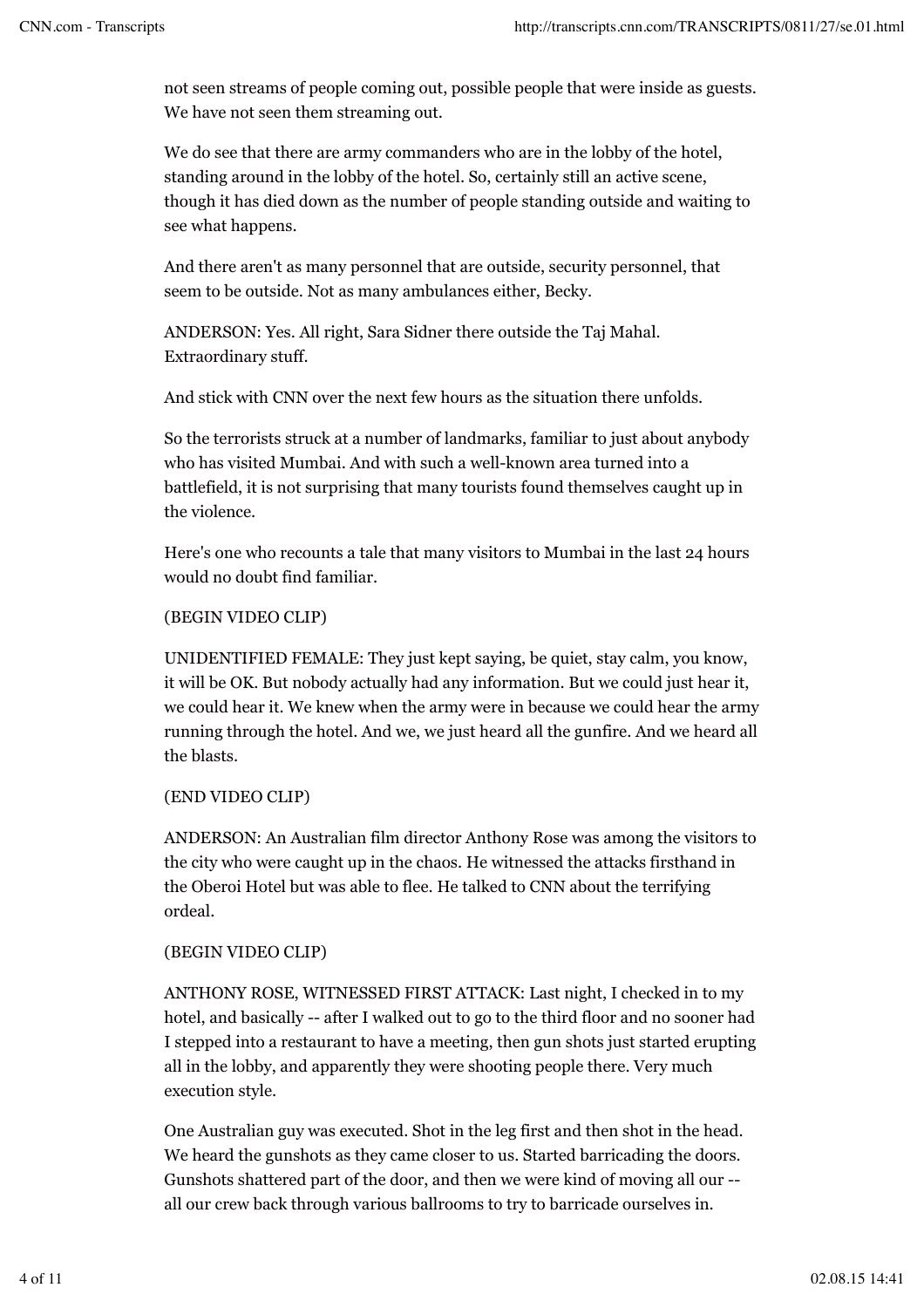They were using hand grenades to try and blow in doors. And then they seemed to retreat from that, and (INAUDIBLE) other area of the hotel. We could hear people it seemed like being dragged up to the roof of the hotel.

## (END VIDEO CLIP)

ANDERSON: Just another eyewitness there, recounting his terrifying ordeal.

Police believe more than two dozen gunmen took part in the attacks. Their identity, at this point, remains a mystery. This images, though, show armed men at a railway station that came under attack earlier in the day.

It's unclear, though, if they are terror suspects or undercover police. Nine suspects have been arrested in connection with the attacks so far.

One group has claimed responsibility, but terrorism experts aren't sure about that. Instead, they suspect another group, one that says it had nothing to do with the violence.

Phil Black sorts out all the (INAUDIBLE) claims and the counterclaims.

## (BEGIN VIDEOTAPE)

PHIL BLACK, CNN CORRESPONDENT (voice over): The Indian government clearly has its own ideas about who was responsible for this.

MANMOHAN SINGH, INDIAN PRIME MINISTER: It is evident that the group which carried out these attacks (INAUDIBLE) of the country have come with single-minded determination to create havoc in the commercial capital of the country.

BLACK: Experts on Indian security support the prime minister's theory. They believe the attackers were not exclusively homegrown.

SAJJAN GOHEL, TERRORISM EXPERT: What you're seeing is that these type of attacks are established. There's a network and well-planned reconnaissance and logistics and financial support. It can only be from a group that is receiving international support obviously with a domestic dimension.

BLACK: And analysts say Mumbai and westerners were specifically targeted because of the operation's ambitious goals.

GOHEL: This time there was a multi-pronged approach. It wasn't just about targeting Indians. It was aimed but it wasn't the only one. They also wanted to go after westerners as well. They wanted to create a lack of confidence in people traveling to India, hit at the economy, hit at the tourism industry.

BLACK: One group has claimed responsibility, the little-known Deccan Mujahideen. But security experts don't believe it.

WILL GEDDES, SECURITY ANALYST: Deccan Mujahideen seem to be this amazing group that has come out of nowhere, that has been operating under the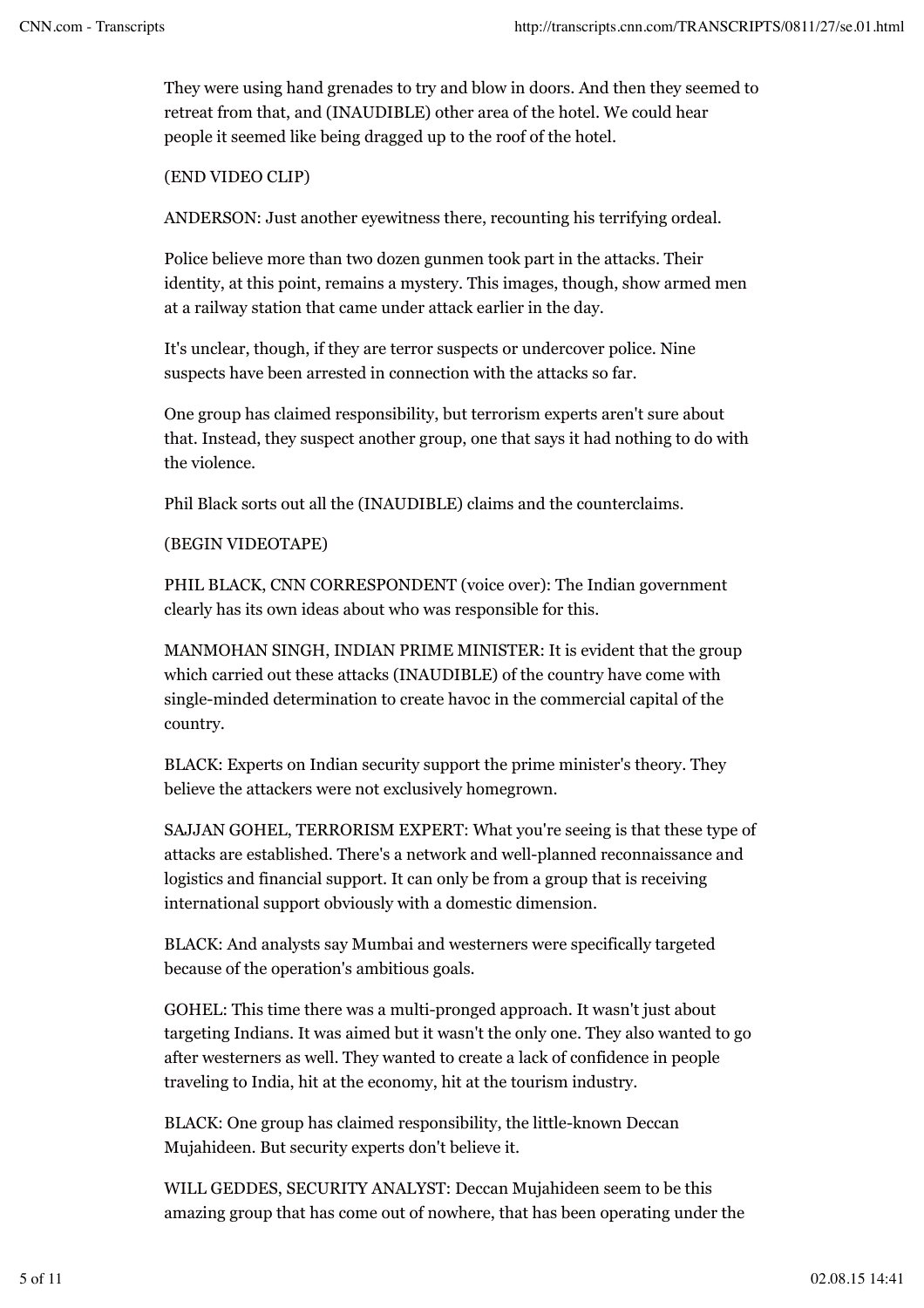radar for all this time, yet able to mount such a sophisticated and well-coordinated attack.

BLACK: Analysts believe this is more likely the work of another well- established outfit like Lashkar-e-Taiba, the Pakistan-based Islamic militants who oppose Indian control in the disputed territory of Kashmir.

A spokesman for Lashkar-e-Taiba says the group wasn't involved in the attacks in Mumbai and condemn them. But the Indian authorities have blamed Lakshar the previous attacks like the 2001 assault on India's parliament which brought the two countries to the verge of war and the bombing of this Mumbai train which killed more than 190 people in 2006.

Terror strikes have become a regular part of life across India, but whoever did this wanted a strong reaction and they succeeded.

VIJAY DUTT, HINDUSTAN TIMES JOURNALIST: This attack in India has created a backlash which is equal to that of America after 9/11.

BLACK: The investigation may have only just begun, but already fingers are pointing across the border, to militants in Pakistan.

Phil Black, CNN, London.

## (END VIDEOTAPE)

ANDERSON: Well, it's been just a little over 24 hours since the attacks in Mumbai began, but already funeral services are starting for some of the 125 victims of the violence.

Grief-stricken family members screamed in anguish, as one of the police officers killed in the fighting with the armed militants was laid to rest just hours after his death.

We are continuing to follow the rapidly changing developments in Mumbai. People in India's financial capital are sharing their stories with the world any way they can. We're going to bring you that and the latest on the deadly attacks that have caused international dismay and horror.

You're watching CNN Live from London. Stay with us.

## (COMMERCIAL BREAK)

ANDERSON: Well, the latest on the Mumbai attacks, now from the White House and this from the White House press secretary, Dana Perino.

She says that in addition to the president's call to the Indian prime minister, the national Security Council, the State Department counterterrorism and the intelligence community officials in the U.S. have gathered again this morning to review the situation and actions that are under way and can be taken to address the series of terrorist attacks.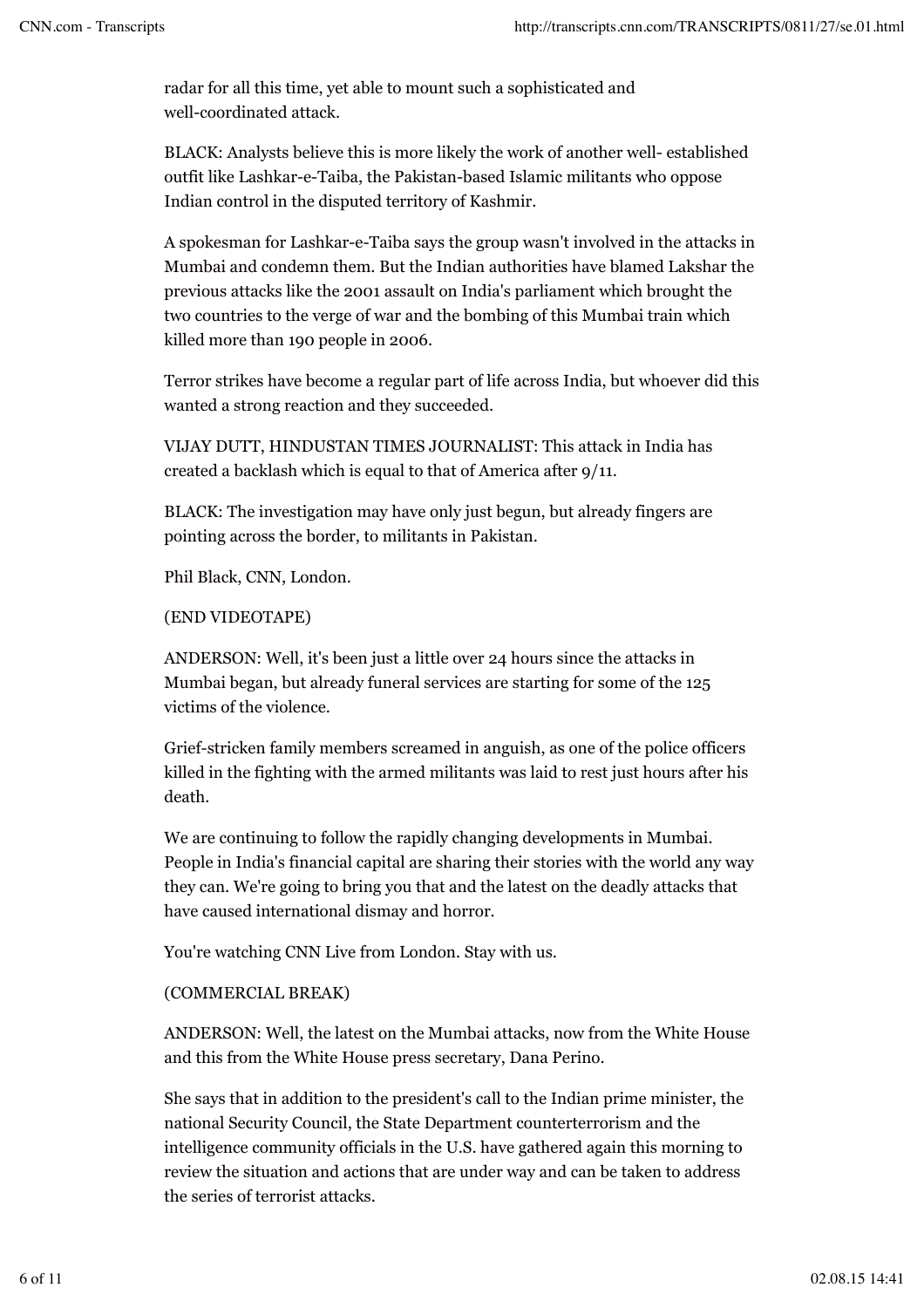She says Secretary Rice arrived at Camp David today for Thanksgiving and she has been providing updates to President Bush. U.S. officials, she says, will continue to operate and work together with Indian officials to focus on this ongoing situation.

The line there -- the statement from the White House at this point.

Now a curfew in parts of Mumbai has kept some people indoors, but it hasn't prevented citizen journalists from relaying what's happening there to the rest of the world.

Dina Mehta has been updating her blog with information to help families and victims, and she says she's not the only one doing that online. (BEGIN VIDEO CLIP)

DINA MEHTA, BLOGGER: People want to do something. They're feeling helpless. They're stuck. They can't get out. They want to do something. They want to help in some way. And what -- what these tools online like Twitter and blogs are being -- you know, are allowing us to do is just mobilize in self-organizing kind of ways. Bottom-up ways.

There's no leader, there's no one sort of leading the whole effort or anything of that sort. It's just everyone pouring in and doing their bit. So, when we get -- you know, what some of us said, it was important to actually set up a little space where we try and help people, because there are so many Indians all over the world, so many people who have actually relatives here, even from countries like, you know, Russia and Israel, and they've been calling us. And we put our cell phone numbers up on the blog. And we said that we'll try and help you locate your people.

We've managed to pass, for example, some lists from hospitals of injured and the deceased and we're just asked for help, you know, from people who helped us track these lists. We put these requests up online. And you have no idea how many people just come in and, you know, try and help.

## (END VIDEO CLIP)

ANDERSON: Dina Mehta also said that the Internet has helped many people vent their anger over the attacks on the Mumbai landmarks.

Mehta is far from the only person using the Internet to get the word out about the developments in Mumbai. One of the things that CNN is looking at is how so many people are turning to new media to learn about the latest developments or find out, indeed, if their friends are OK.

Adrian Finighan has that part of the story for you.

## (BEGIN VIDEOTAPE)

ANDRIAN FINIGHAN, CNN CORRESPONDENT: The involvement of citizen journalists, they're blogging, they're using Twitter and they're updating news on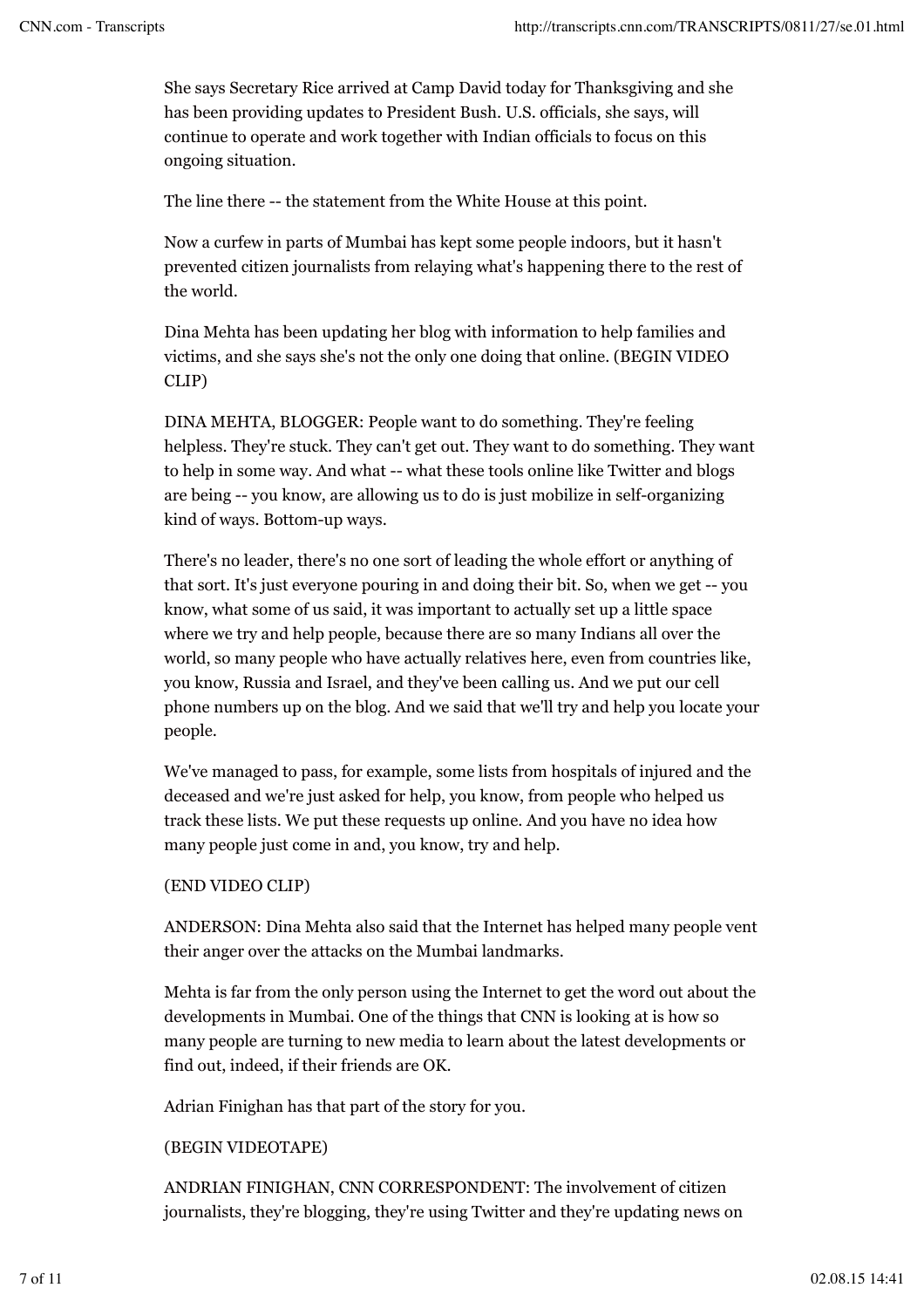social networking sites like Facebook and MySpace.

A friend of mine got in touch via my Facebook page to tell me that he was in the reception of one of the hotels that was hit. He was in the elevator. Someone next to him got shot. He managed to close the lift doors before a gunman got in. He alerted me. We were able to get him on the air a little later.

I want to show you the work of one Mumbai resident, Vinu Ranganathan, who was one of the first people -- by the way, this is Twitter you're seeing here, which is updating by the second. 55 more results have come in the 30 seconds or so since I last updated it. This is up-to- the-second news. Let me show you what I was talking about here. The work of one Mumbai resident, Vinu Ranganathan, who took pictures of the scene of the blasts last night in the heat of the action. I spoke to him earlier today on CNN. He joins us now on the line once again to bring us an update.

Vinu, thanks for being with us once again on CNN. We're looking at the pictures again that you took last night. Today has been a little frustrating for you, I understand, in that you've been unable to get outside to take more pictures.

VINU RANGANATHAN, WITNESSED FIRST BLAST: Yes, Adrian. It's been very frustrating and what's the worst part is you can hear all the action. You can hear all the gunshots, the grenades exploding and all the choppers flying on top of the buildings, and even all the army shouting and everything. But because the curfew has been announced, no one has really stepped out.

FINIGHAN: OK, but last night it was completely different. You were among the first people, if not the first, to get some high-quality images of what was going on, uploaded to what -- to Flickr. Tell us what it was like out on the streets.

RANGANATHAN: So I kind of went out immediately within the first five minutes as soon as I heard the blast. And I took out my bike, and then I realized that this is just two minutes walking distance from my place.

And once I landed there, people were just watching it -- watching the whole scene, I guess, and debris were all over the place. I just parked my bike and took out the camera, and I started continuous clicking. Took close to around 200 snaps, and then decided to upload the pictures after I came back home after spending around 100-odd minutes at the scene. So that's what happened.

FINIGHAN: And how would you describe the mood on the streets while you were out there documenting all of this? I mean, did you feel in danger yourself? Was there a sense of panic?

RANGANATHAN: Personally, I didn't feel a sense of danger. But people were all anxious. Some of them are angry. Some of them were worried about some of their families were inside, their close friends who were caught in the buildings, because the terrorists had kind of taken some people hostages. And they're all wondering what's going to happen.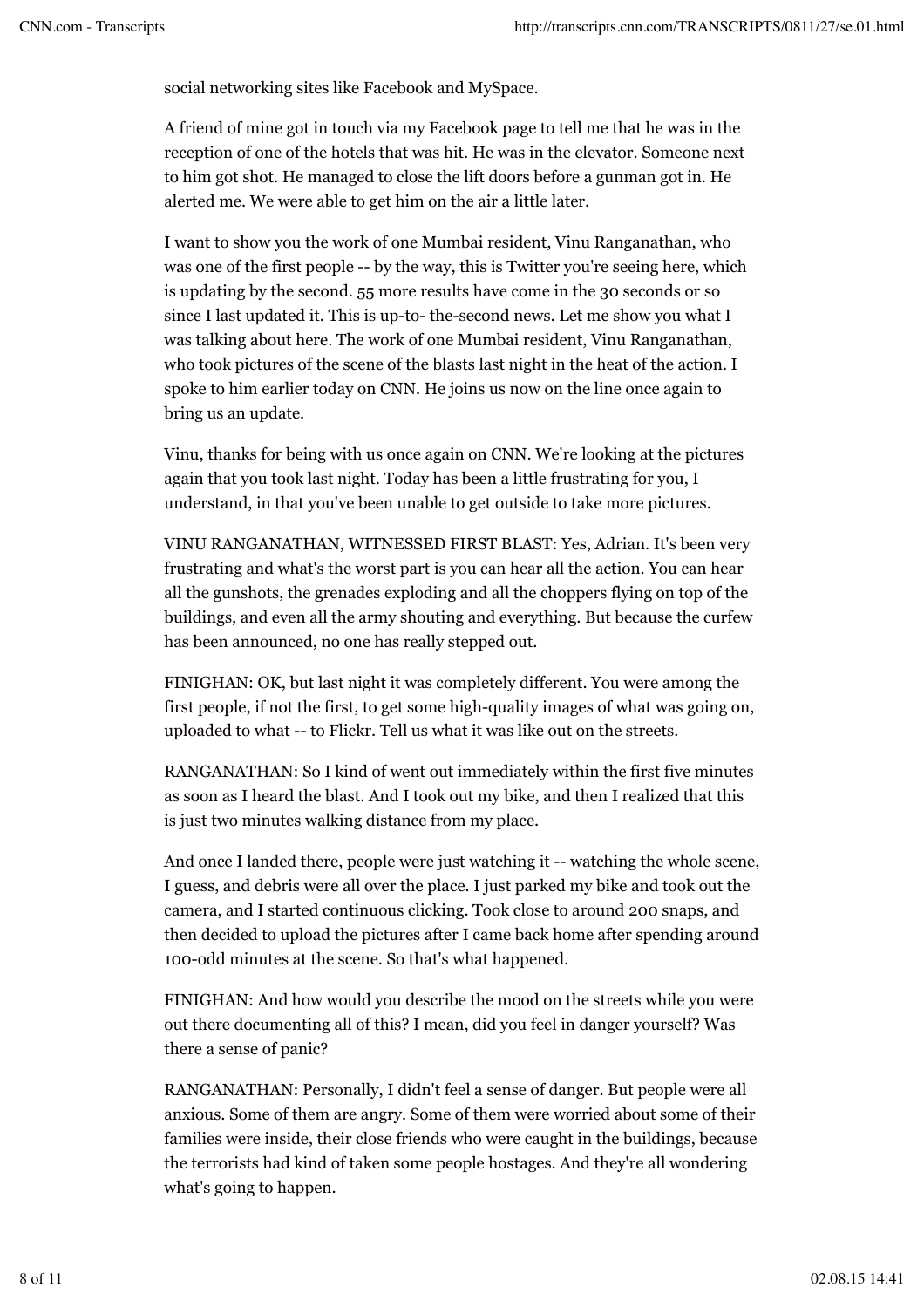FINIGHAN: All right, Vinu, listen, we really appreciate you talking to us, and thank you for sharing the photographs that you uploaded last night.

As Vinu said it's been a bit frustrating to him today. He's been unable to get out on the streets. But as we said, people on Twitter, another 66 results have come in since we last updated it. People are giving us one-line descriptions of what's going where they are in Mumbai and right around the world.

And of course, CNN.com, covering it from every angle. The new media really taking on a major role in the coverage of the events in Mumbai. This is our site. If you want to know what's going on in Mumbai, then take a look, CNN.com/international.

(END VIDEOTAPE)

ANDERSON: Adrian Finighan there.

We've seen the horrifying pictures of the attacks in Mumbai. What was it like to be in the middle of the chaos? We're going to hear from more eyewitnesses after this.

#### (COMMERCIAL BREAK)

ANDERSON: You're watching CNN Live from London. We welcome our viewers around the world. A look at some of the other stories that we are following this hour.

Thailand's prime minister has declared a state of emergency at Bangkok's two main airports. They are reportedly overrun with anti- government protesters and have been closed for two days. Thousands of passengers are stranded there. The demonstrators belong to the People's Alliance for Democracy and they've been leading protests since May.

The Iraqi parliament has voted to approve a new sweeping security pact with the United States. The deal includes a firm timetable for the withdrawal of all U.S. troops from Iraq by December the 31st, 2011.

Well, the assembly was forced to postpone the vote on Wednesday due to last-minute negotiations among Shiite and Sunni factions.

And off the coast of France, a jetliner has crashed into the Mediterranean Sea with seven people on board. Rescue efforts are under way, but so far no reports of survivors. The Airbus A320 reportedly belongs to a New Zealander and was making a test flight when it went down.

Well, blasts, confusion, and then hotel guests were held at gunpoint. Survivors of the assault on Mumbai are sharing their stories.

Mallika Kapur has dramatic eyewitness accounts now of the night-and- day horror.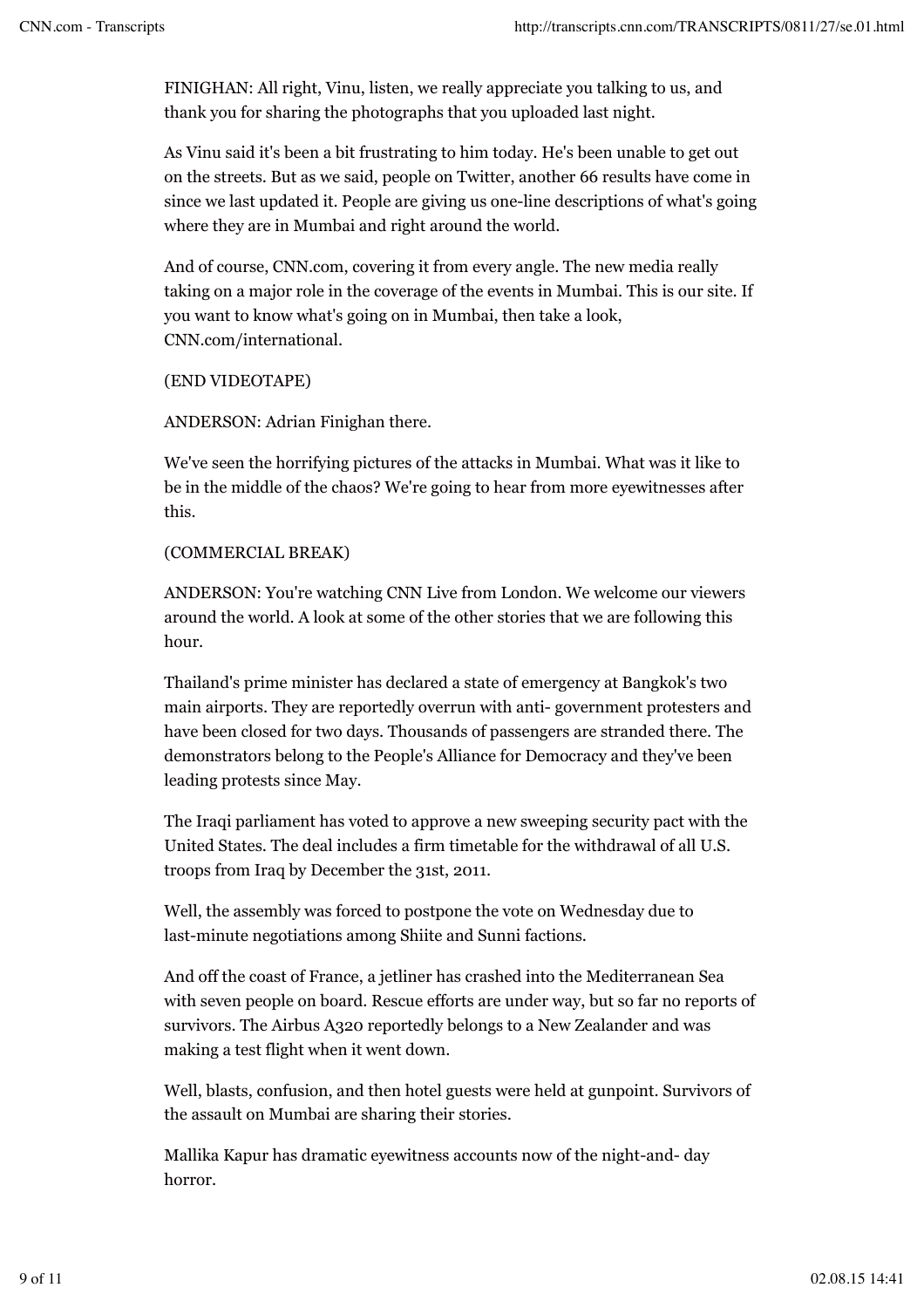## (BEGIN VIDEOTAPE)

MALLIKA KAPUR, CNN CORRESPONDENT (voice over): It was a night they would rather forget.

SONALI CHATTERJEE, WITNESS: One explosion practically knocked me off my feet, the first big one, and that's when I saw the (INAUDIBLE). There's explosion on the roof. That was - I'm just on a phone call, and I just -- I was standing and everything shook. That was very, very scary.

KAPUR: As gunmen attacks nine locations across Mumbai, Alex Chamberlain found himself held at gunpoint in the restaurant of the Oberoi Hotel.

CHAMBERLAIN: A gunman came into the restaurant, and we were ushered, or some of us were ushered into the kitchen. I think some of the others got out the backdoor. And then the gunmen told us to go up the stairs, up the fire escape stairs, about 30 of us altogether.

So we were walking up each flight of stairs, and then he stopped us after two or three flights and told everyone to put their hands up and said, where are you from? Are there any British or Americans here? Show us your ID and all this. But people started getting out their business cards or ID cards or whatever.

And my friend said, you know, tell them you're Italian or something if they come up to you, you know? So I was there with my hands up just thinking -- basically, I was in, you know, in serious trouble.

KAPUR: Yasmin Wong was nearby in her hotel in the Taj Hotel when she started hearing gunshots. She turned off the lights and hid in her room.

YASMIN WINDOW, CNN INTERNATIONAL EMPLOYEE: All I saw was like a lot of smoke and I saw a guy out my window, above my window, who basically had smashed through the window and was hanging out of the window.

KAPUR: As the extent of the attack sank in, anger grew, not only at the terrorists, but also the Indian government for failing to see it coming.

MALLYA: This is India's 9/11. And, you know, as much as we never thought it could ever happen to us, it has actually happened. And I think that the government needs to really start acting tough.

KAPUR: Even before the hostage crisis was over, funerals were being planned across Mumbai. For police, for ordinary people, for all those that did not survive Mumbai's horror.

Mallika Kapur, CNN, Mumbai.

## (END VIDEOTAPE)

ANDERSON: Well, we will be back in a moment with our continuing coverage of these Mumbai attacks. Do stay with us. You're watching CNN.